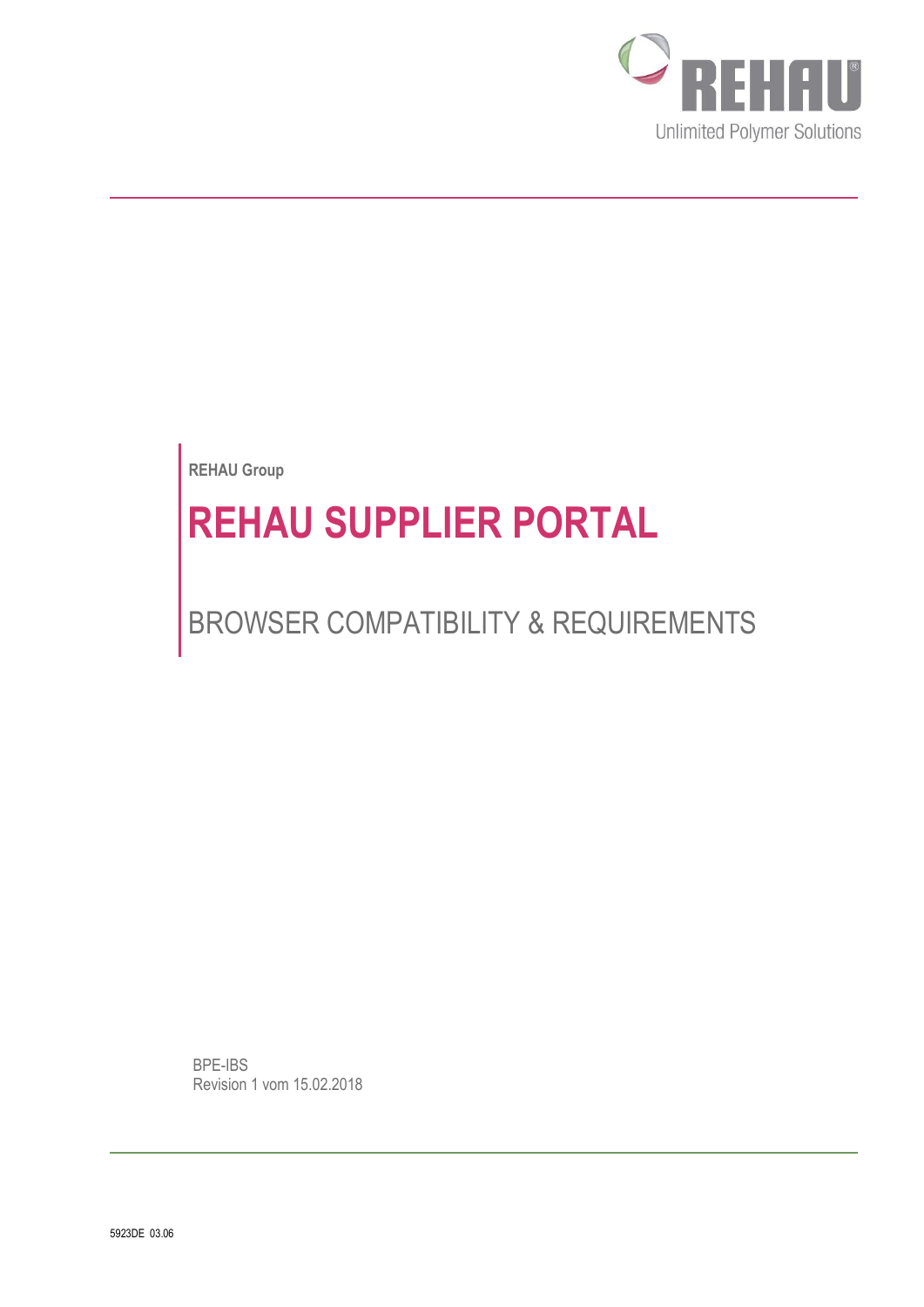

# **TABLE OF CONTENT**

| 2.2 |  |  |
|-----|--|--|
| 2.3 |  |  |
|     |  |  |
|     |  |  |
|     |  |  |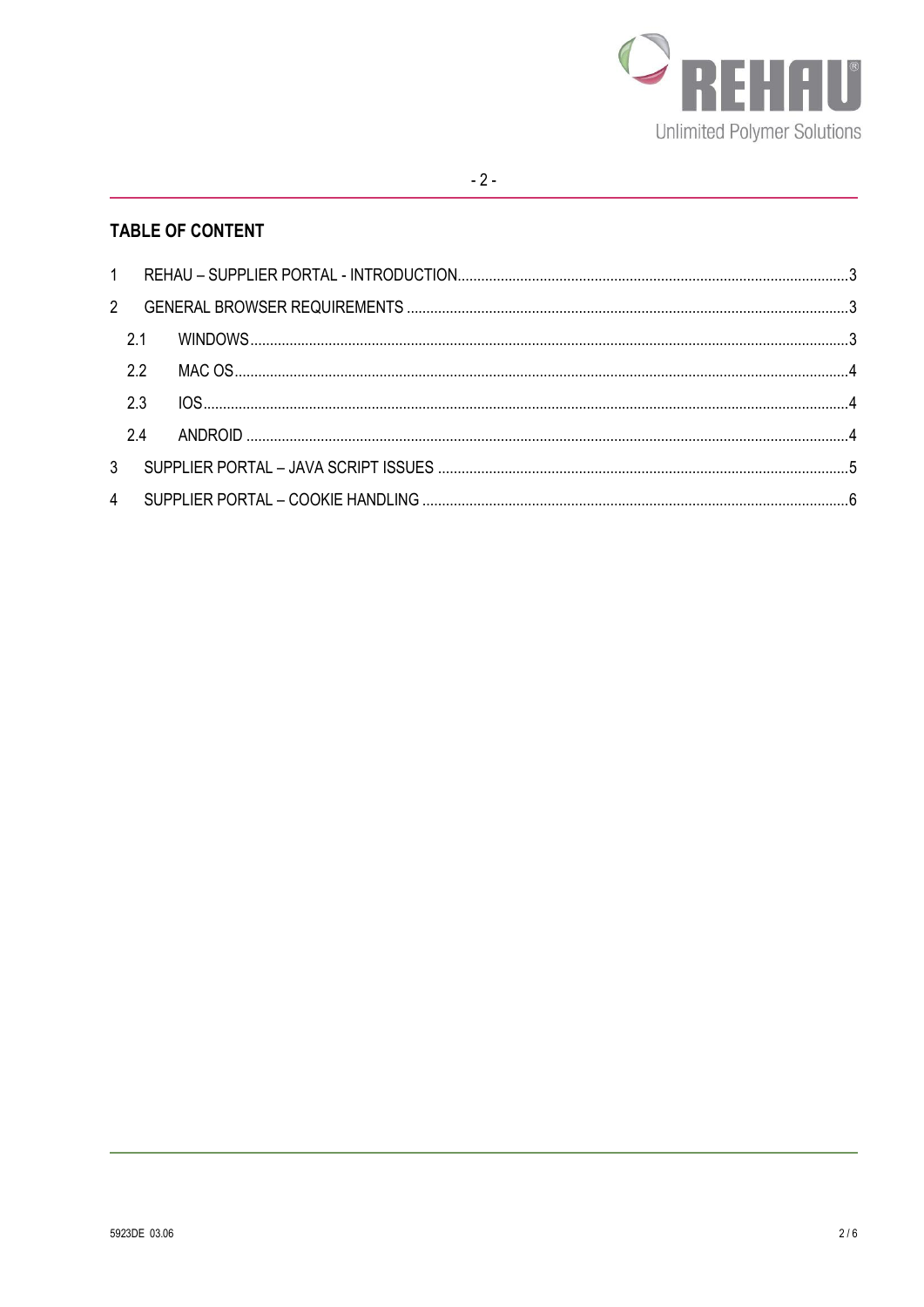

### <span id="page-2-0"></span>**1 REHAU – SUPPLIER PORTAL - INTRODUCTION**

REHAU uses a supplier portal to onboard new suppliers and communicate and exchange with its existing suppliers and partners.

As a new supplier you can register your company under [https://supplier.rehau.com/reh/portal/registration?sap](https://supplier.rehau.com/reh/portal/registration?sap-language=en)[language=en](https://supplier.rehau.com/reh/portal/registration?sap-language=en) (English) or<https://supplier.rehau.com/reh/portal/registration?sap-language=de> (German) in order to pave the way for a future collaboration with REHAU.

The supplier portal, however, comes with some major benefits for our existing suppliers and partners: it serves as a central exchange platform for documents and data. Therefore, everything is available at one central location – transparent for all parties.

# <span id="page-2-1"></span>**2 GENERAL BROWSER REQUIREMENTS<sup>1</sup>**

Generally the following browsers are supported, grouped by operating system:

#### <span id="page-2-2"></span>**2.1 WINDOWS**

| <b>Browser</b>          | <b>Supported Version</b>                       |
|-------------------------|------------------------------------------------|
| Internet Explorer       | Version 11 or higher *                         |
| Microsoft Edge          | Latest version                                 |
| <b>SAP Fiori Client</b> | Latest version                                 |
| Mozilla Firefox         | Latest version and Extended Support Release ** |
| Google Chrome           | Latest version                                 |
| Safari                  | None                                           |
| Opera                   | None                                           |

\* Microsoft Internet Explorer 11 (IE11) Enterprise / Compatibility Mode is not supported.

\*\* In regards to handling touch events, there are some issues with Windows 8.

l

<sup>1</sup> Source: SAP Blog:<https://blogs.sap.com/2016/08/29/tips-and-tricks-sap-one-support-launchpad-browser-compatibility-and-cookies>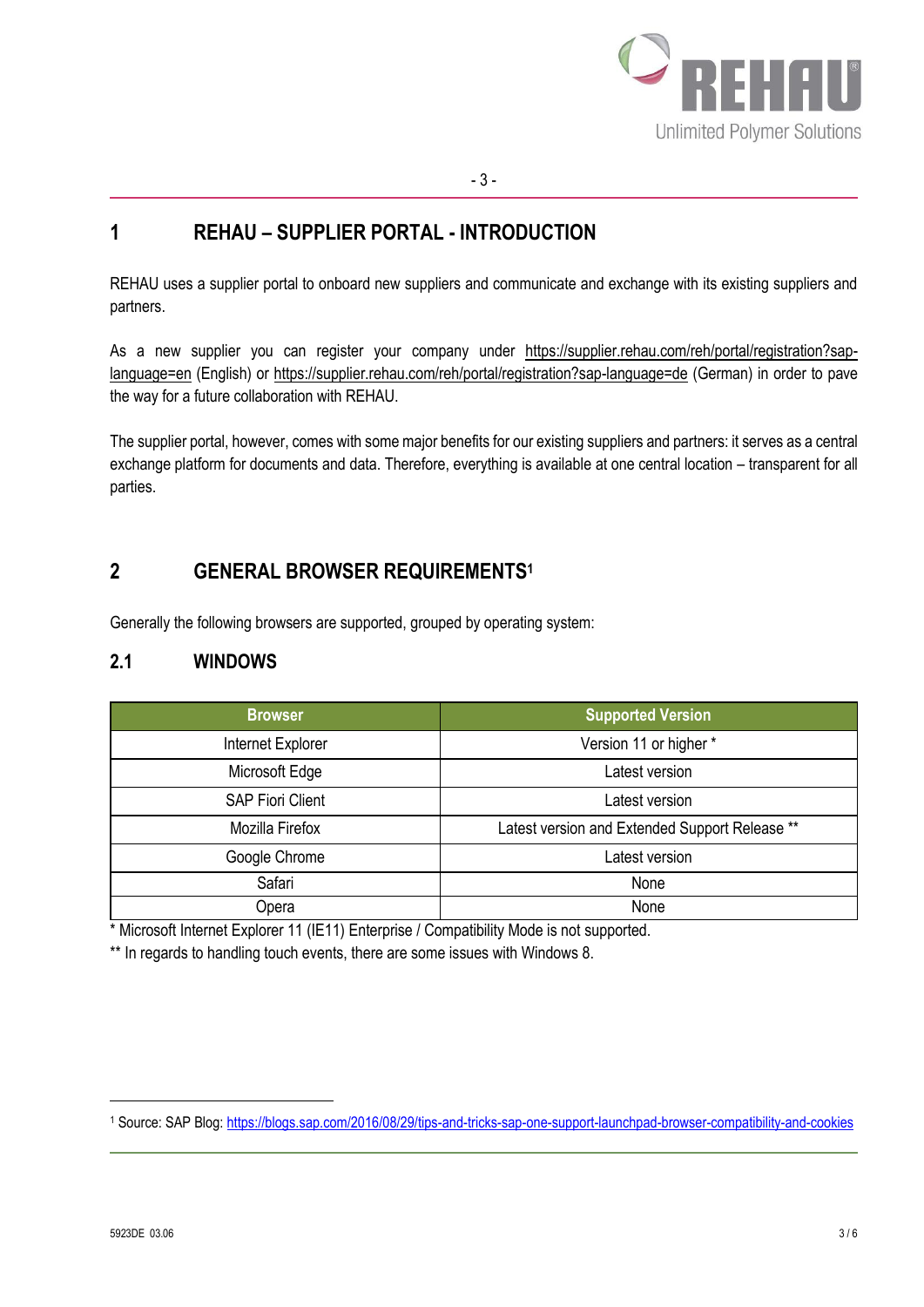

# <span id="page-3-0"></span>**2.2 MAC OS**

Mac OS X is supported as of version 10.10.

| <b>Browser</b> | <b>Supported Version</b> |
|----------------|--------------------------|
| Safari         | Version 8 or higher      |
| Google Chrome  | Latest version           |

#### <span id="page-3-1"></span>**2.3 IOS**

The mobile experience of the REHAU Supplier Portal (based on SAP Launchpad) is limited at the moment. Which might cause non-responding applications on mobile devices. We are working to improve mobile compatibility in future.

| <b>Browser</b>          | <b>Supported</b> |
|-------------------------|------------------|
| Safari                  | Yes              |
| Web View                | Yes              |
| <b>SAP Fiori Client</b> | Yes              |
| Google Chrome           | Yes              |
| Opera                   | No               |

#### <span id="page-3-2"></span>**2.4 ANDROID**

Android is supported as of platform version 4.4. Same mobile experience related limitation as for iOS.

| <b>Browser</b>          | <b>Supported</b> |
|-------------------------|------------------|
| Google Chrome           | Yes              |
| Web View                | No               |
| <b>SAP Fiori Client</b> | Yes              |
| Opera / Opera mini      | No               |
| Firefox                 | No               |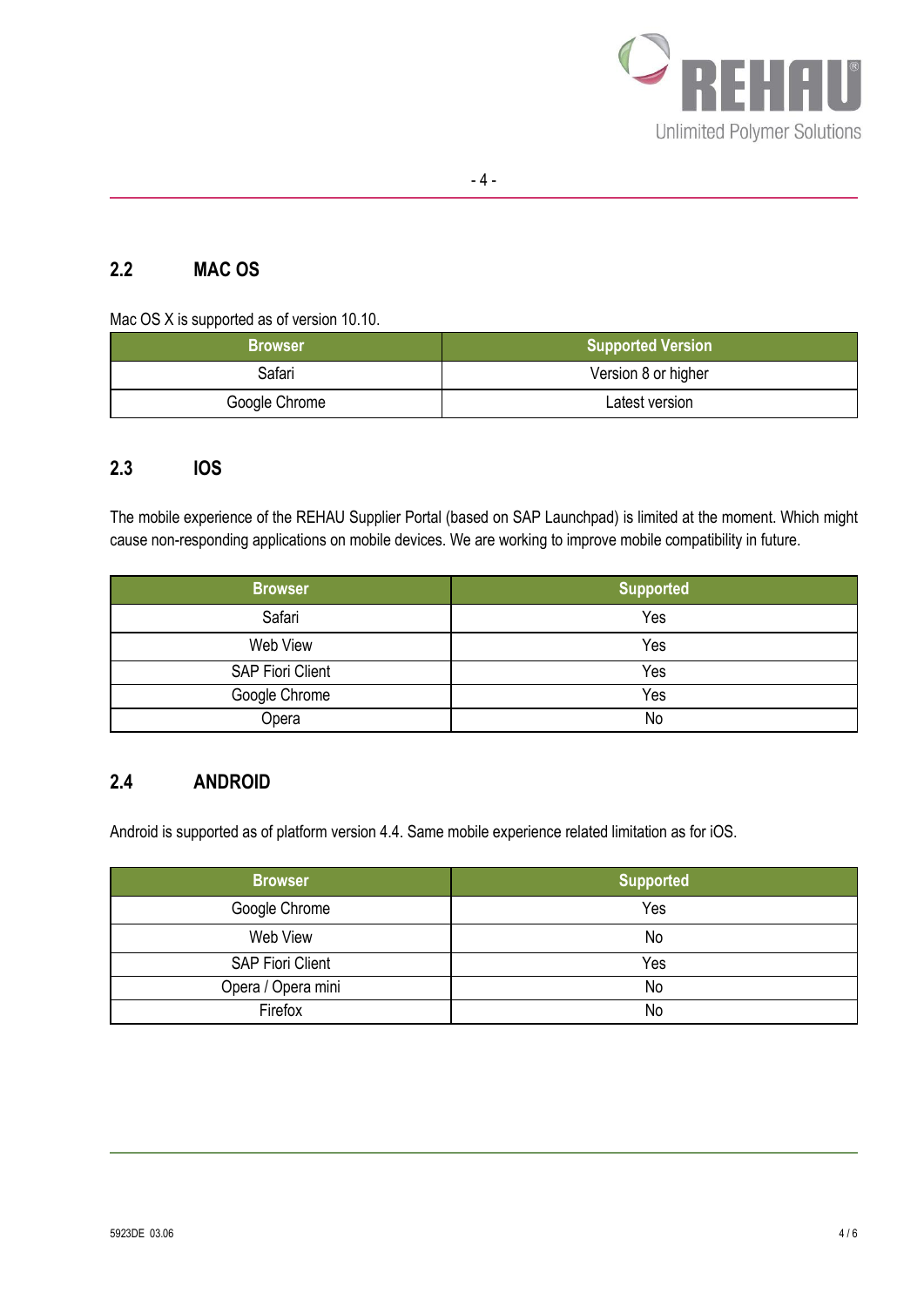

# <span id="page-4-0"></span>**3 SUPPLIER PORTAL – JAVA SCRIPT ISSUES<sup>2</sup>**

# **The REHAU Supplier Portal requires to activate "Java Scripting" in your internet browsers.**

To do so, please follow these steps:

#### **Internet Explorer 11**

- 1. In the browser menu click the "**Tools**" icon and select "**Internet Options**".
- 2. In the "**Internet Options**" window select the "**Security**" tab.
- 3. On the "**Security**" tab perform the following steps for the "**Internet**" and "**Trusted sites**" section:
- 4. Click on the "**Custom level…**" button. When the "**Security Settings – Internet Zone**" dialog window opens, look for the "**Scripting**" section.
- 5. In the "**Active Scripting**" item select "**Enable**".
- 6. When the "**Warning!**" window pops out asking "**Are you sure you want to change the settings for this zone?**" select "**Yes**".
- 7. Perform the same for the "**Trusted Sites**" section. In the "**Internet Options**" window click on the "**OK**" button to close the contract of the contract of the contract of the contract of the contract of the contract of the contract of the contract of the contract of the contract of the contract of the contract of the contract of the cont

#### **Google Chrome**

- 1. In the browser menu click on "**Customize and control Google Chrome**" and select "**Settings**".
- 2. In the "**Settings**" section click on the "**Show advanced settings…**" button.
- 3. Under the the "**Privacy**" section, click on the "**Content settings…**" button.
- 4. When the dialog window opens, look for the "**JavaScript**" section and select "**Allow all sites to run JavaScript (recommended)**".
- 5. Click on the "**OK**" button to close it. Close the "**Settings**" tab.

#### **Mozilla Firefox**

- 1. In the address bar, type **about:config** and press **Enter**.
- 2. Click "**I'll be careful, I promise**" if a warning message appears.
- 3. In the search box, search for **javascript.enabled**
- 4. Toggle the "**javascript.enabled**" preference (right-click and select "**Toggle**" or double-click the preference) to change the value from "**false**" to "**true**".
- 5. Close the **about:config** tab.

l

<sup>2</sup> Source: SAP Blog:<https://blogs.sap.com/2016/08/29/tips-and-tricks-sap-one-support-launchpad-browser-compatibility-and-cookies>